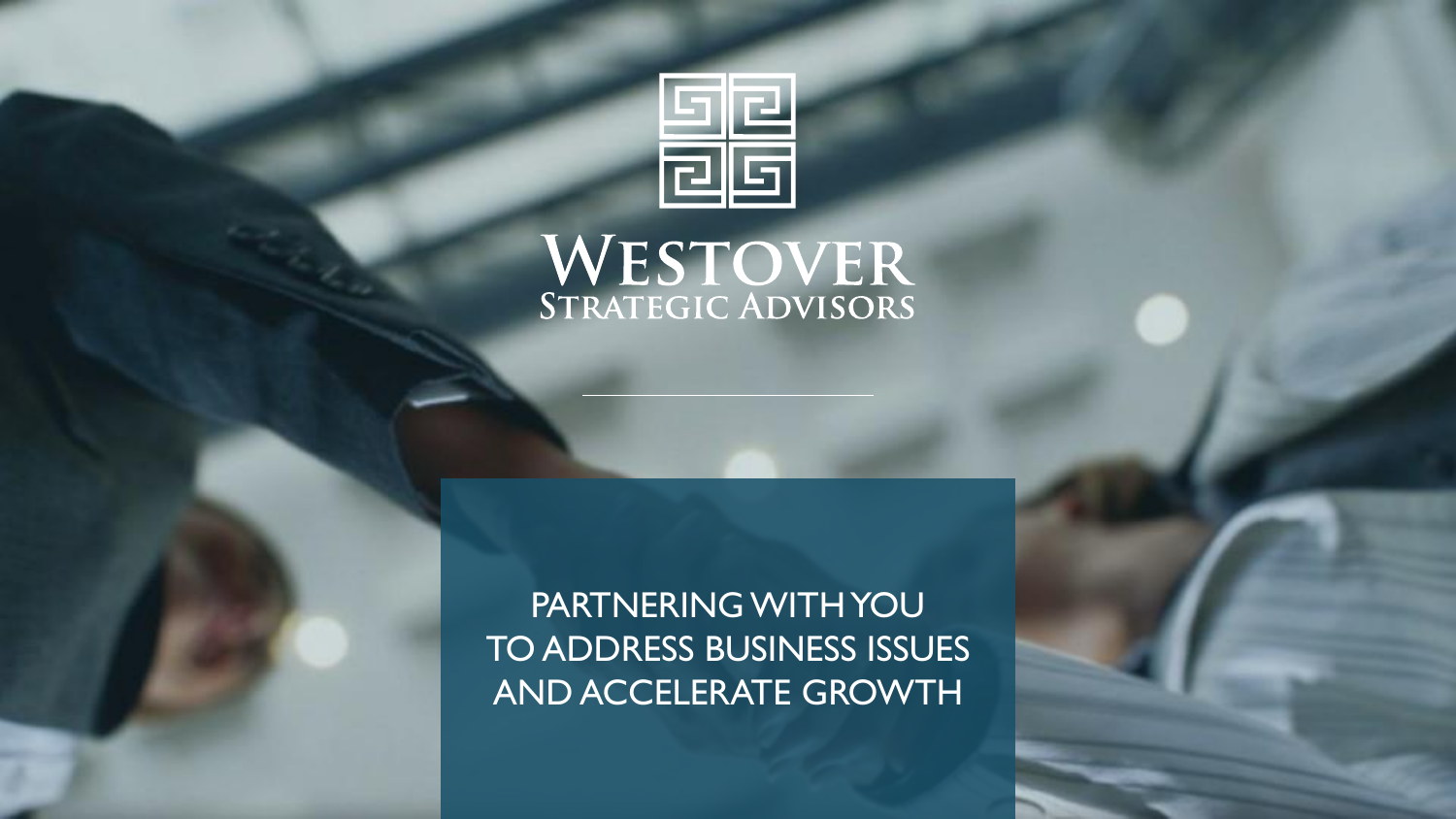## **How can CEO's of small to medium size companies position themselves for recovery during the COVID-19 Pandemic?**

- The path to the next normal is uncertain and will differ for each company. There are ways, however, to prepare for the transition.
- The U.S. Chamber of Commerce reported, "Forty-three percent (of small business owners surveyed) believe they have less than six months until a permanent shutdown is unavoidable. Nearly half of small businesses (46%) believe it will take the U.S. economy six months to a year to return to normal."
- For many CEO's and business owners, the coronavirus pandemic will be a life-changing event. Even if you are not impacted by the disease itself, the upheaval caused by the virus will have a profound effect on many people's lives. Never before, except in wartime, have whole industries shut down and consumer demand dropped so dramatically.
- The economic implications are highly uncertain.
- For company owners and CEO's, the priority is to keep their employees and customers safe, even as their firms face serious issues and operational disruptions. We believe those companies that focus on future planning for the next 1-2 years are likely to emerge faster from this crisis than others, and be more resilient.
- Given that the only thing business leaders know for sure is that the future is uncertain, they would do well to consider a range of scenarios. Thinking now, with imagination and an open mind, about their future strategic posture will put them in a superior position to respond.

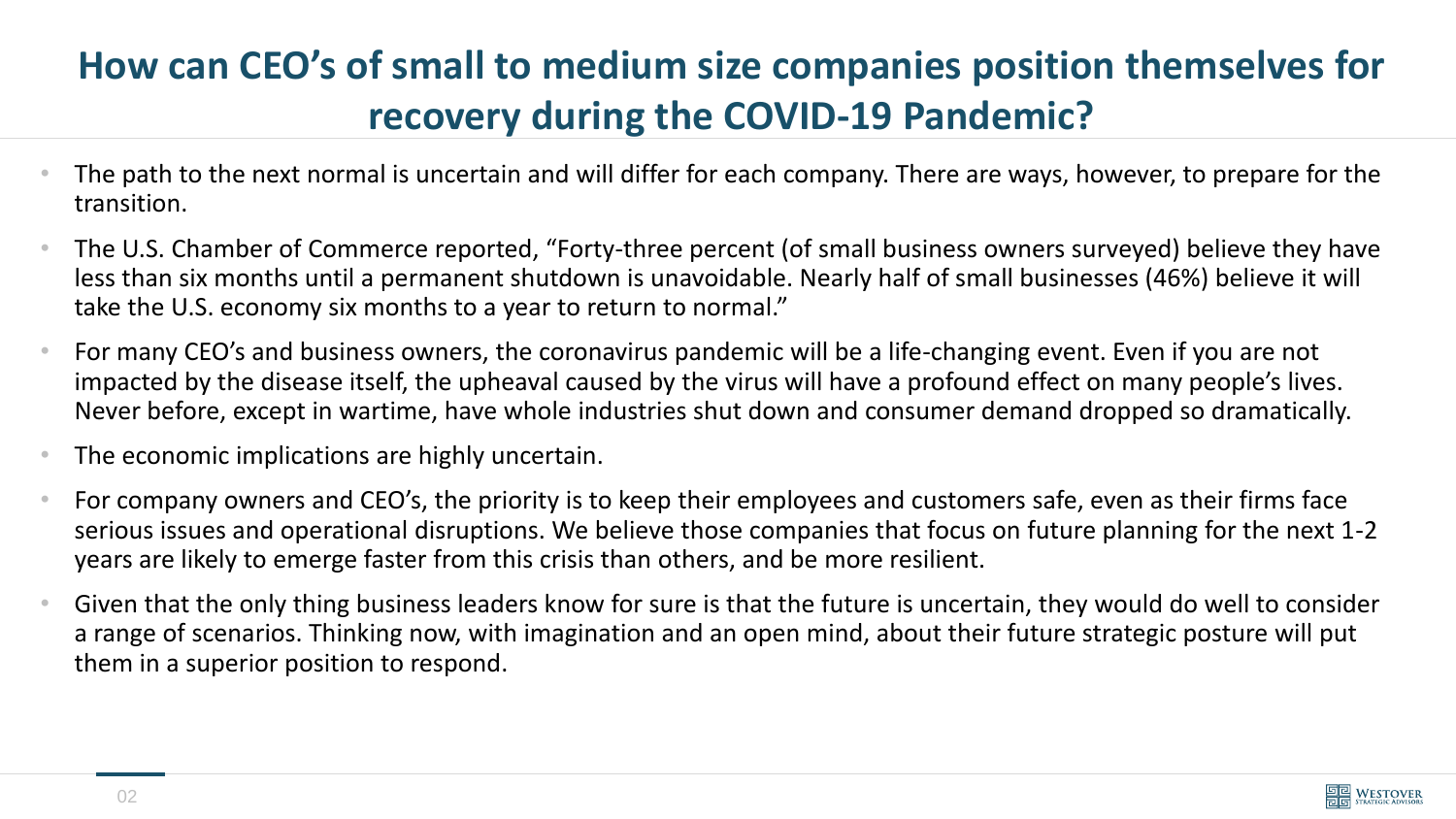## **How Westover Strategic Advisors can help to address your financial and growth challenges**

- We have a team of seasoned team of successful C-Suite executives ready to step up and help.
- We've been in the trenches and in the boardroom. We bring years of practical working experience to help our clients tackle both strategic and operational business challenges.
- We've walked in your shoes and we understand what you're going through. We have deep and broad experience in creating and executing upon business models of all kinds. We have a keen sense of what works in the marketplace and what doesn't. Many of us have MBAs or PhDs from top schools. We also have experts in finance, financial modeling, capital raising, market research, competitor research, technology, and much more.
- Visit our website to review bios for all of our consultants [www.westoverstrategy.com](http://www.westoverstrategy.com/)

#### **ABOUT WESTOVER STRATEGIC ADVISORS**

Westover Strategic Advisors is a boutique consulting and advisory firm that provides experienced C-Suite professionals to deliver strategic and operational consulting services. We help CEO's and management teams address their most critical issues around obtaining capital, entering new markets, increasing revenue and improving margins. Each consultant brings 20+ years of operating experience as CFOs, CMOs, or CTOs to a diverse client base and work with all industries & company sizes including VC backed, early stage start-ups. The company has offices in Richmond, VA and Fairfield, CT.